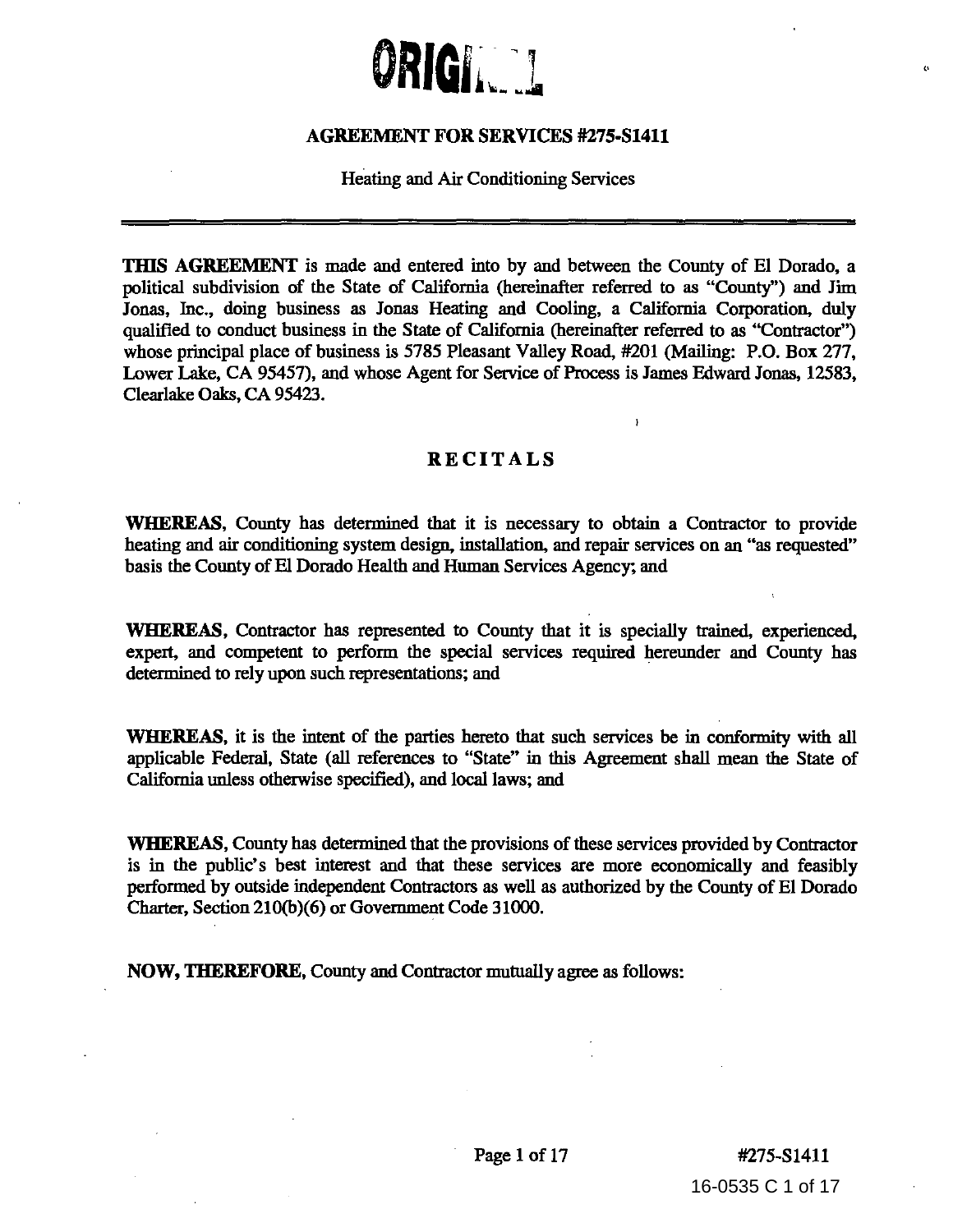## ARTICLE I

Scope of Services: Contractor shall furnish personnel, equipment, materials, and services necessary to provide heating and air conditioning system and mechanical ventilation design, installation, and repair services on an "as requested" basis for clients ("Clients") of the Health and Human Services Agency ("HHSA"). Services shall only be provided contingent upon approval by HHSA's Program Supervisor or Program Manager.

# ARTICLE II

Term: This Agreement shall become effective when fully executed by all parties hereto and shall expire five (5) years from the date thereof, unless terminated earlier pursuant to the provisions contained herein this Agreement under the Article(s) titled "Default, Termination, and Cancellation" or "Fiscal Considerations."

## **ARTICLE III**

Compensation for Services: For services provided herein, County agrees to pay Contractor monthly in arrears. Payment shall be made within forty-five (45) days following County receipt and approval of itemized invoice(s) detailing services rendered.

For the purposes hereof, Contractor shall bill County as follows:

A. Service call: \$99.95/call for diagnosis.

B. Repair or replacement bids must include all parts and labor/prevailing wage costs.

At the time of diagnosis and dependent upon instruction from County, if cost of repair or replacement of parts is less than or equal to \$300.00, inclusive of labor, Contractor may perform neeessary repairs or replacements and invoice County upon completion of work. HHSA Program Supervisor or HHSA Program Manager must approve said invoice prior to submission for reimbursement by County.

If said repair or replacement of parts and labor exceeds \$300.00, Contractor shall first obtain written approval from HHSA Program Supervisor or HHSA Program Manager before commencing with work.

It is a requirement of this Agreement that Contractor shall submit an original invoice, which shall act as a declaration that its contents have been reviewed and approved by Contractor. Each invoice shall contain the following data:

A. Contractor name, address, and telephone number.

- B. Service Dates.
- C. Type of service(s) provided.
- D. Rate for each service (i.e. diagnosis, repair, or replacement) and labor.

E. Total amount billed to the County of El Dorado under the subject invoice and authorization.

The County shall not pay for unauthorized services, incomplete, or unsatisfactory services.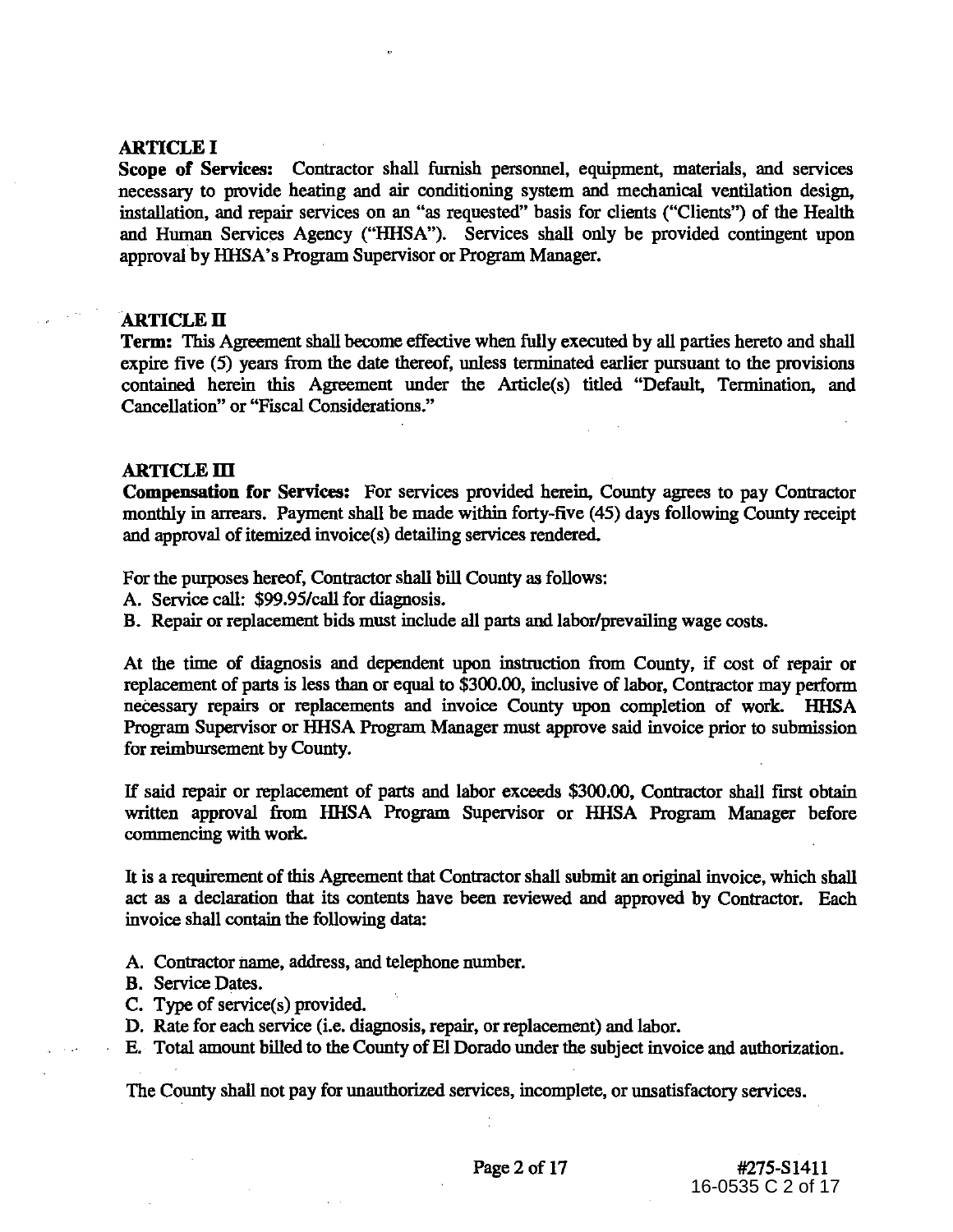For services provided herein, County agrees to pay Contractor within forty-five (45) days following County's receipt and approval of itemized invoice(s) that details the services rendered.

Contractor is strongly advised to submit monthly invoices to HHSA no later than thirty (30) days following the end of a "service month." For billing purposes, a "service month" shall be defined as a calendar month during which Contractor provides services in accordance with the "Scope of Services." Failure to submit invoices by the  $30<sup>th</sup>$  of the month following the end of a service month or failure for Contractor to ensure that original invoices are submitted may result in payment(s) being withheld until HHSA fiscal staff receives the appropriate documents. Receipt by HHSA of invoices submitted by Contractor for payment shall not be deemed evidence of allowable costs under this Agreement. Upon request by County, Contractor may be required to submit additional or new information, which may delay reimbursement Invoices shall be sent as follows:

| <b>Please send invoices to:</b>         |
|-----------------------------------------|
| County of El Dorado                     |
| <b>Health and Human Services Agency</b> |
| <b>ATTN: Weatherization Program</b>     |
| 937 Spring Street                       |
| Placerville, CA 95667                   |

The total amount of this Agreement shall not exceed \$200,000.00.

# ARTICLE IV

..

Prevailing Wage: If County requires Contractor's services on any public works project(s) that involve local, State, and/or Federal funds, Contractor shall use the general prevailing wage rates determined by the Director of Industrial Relations for the County in which the work is to be performed. Contractor shall comply with all wage requirements, as set forth in California Labor Code Sections 1770 et seq., 1773.2, 1775, 1776, 1810, & 1813. Changes, if any, to the general prevailing wage rates will be available at the same location.

Contractor shall comply with all current and applicable State and Federal prevailing wage rates, statutes, rules, and regulations. In the event of conflict between applicable Federal and State provisions, the higher prevailing wage rate shall apply. The United States Secretary of Labor determines federal minimum wage rates.

As required under the provisions of Labor Code Section 1776, Contractor and subcontractors shall keep accurate payroll records. A certified copy of all payroll records shall be available for inspection at all reasonable hours at the local branch office of the Contractor.

## **ARTICLE V**

Warranty: The Contractor warrants to the County that materials and equipment furnished under the Contract will be of good quality and new, unless otherwise required or permitted by the Contract, that the Work will be free from defects or flaws and is of the highest quality of workmanship and that the work will conform with the requirements of the Contract. Work not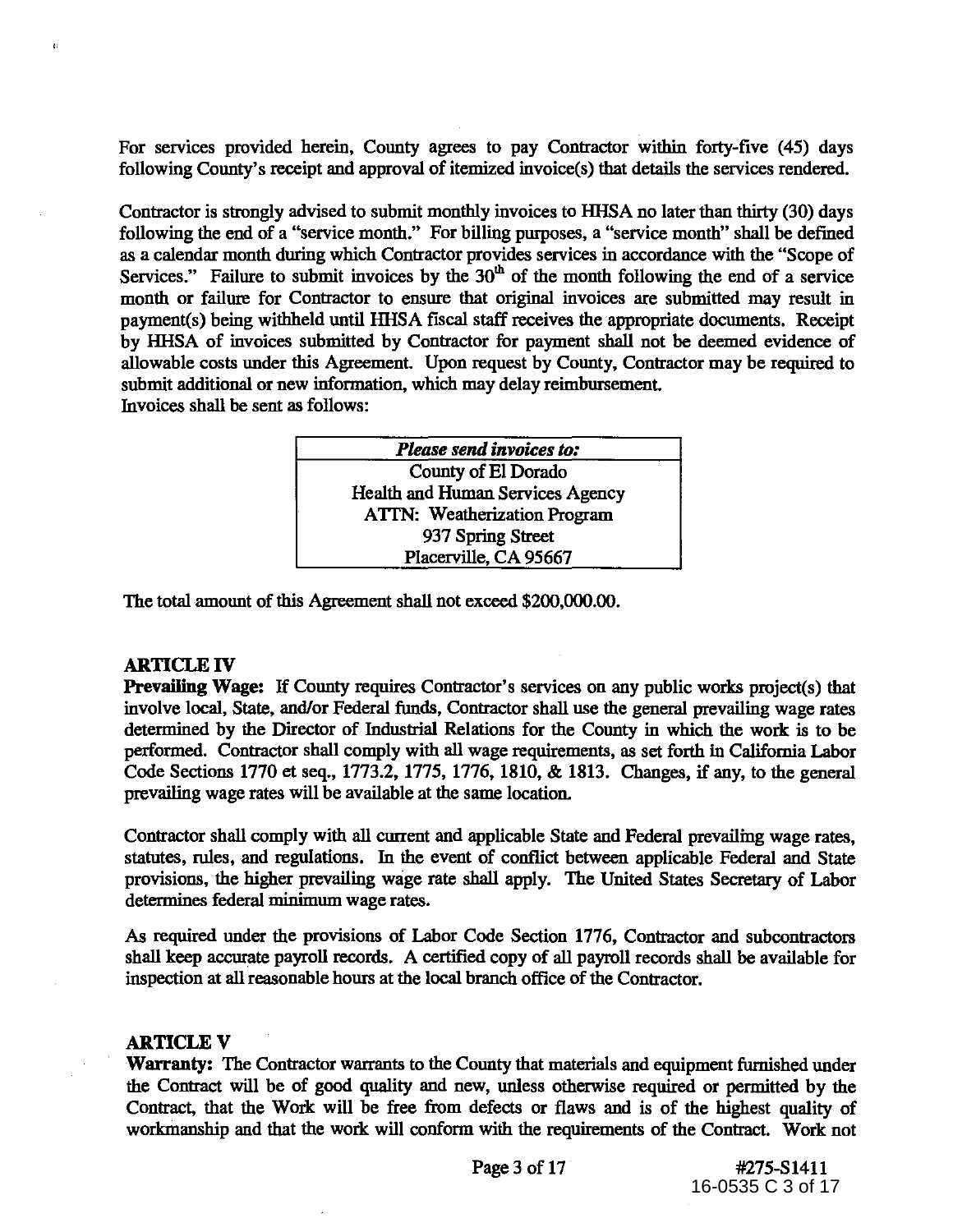conforming to these requirements, including substitutions not properly approved and authorized, shall be considered defective.

## ARTICLE VI

License: Contractor warrants and represents that it is duly licensed in good standing by the State of California to perform the services under this Agreement, and that Contractor shall maintain said license in good standing throughout the term of this Agreement.

## ARTICLE VII

Fraud or Abuse Reporting: Contractor acknowledges and agrees to comply with mandated reporter requirements pursuant to provisions of Welfare and Institution Code, Section 15630- 15632. Additionally, during the performance of this Agreement, the Contractor shall report immediately by phone to (530) 642-4800 or other such phone number that may be provided and in writing to the County of El Dorado Department of Human Services at 3057 Briw Road, Placerville, CA 95667, any known or suspected incidents of fraud or abuse to clients or household occupants observed or learned of during the delivery of Contractor services.

## ARTICLE VIII

Non-Discrimination: During the performance of this Agreement, the Contractor shall not unlawfully discriminate, harass or allow harassment, against any employee or applicant for employment because of sex, race, color, ancestry, religious creed, national origin, physical disability (including HIV and AIDS), mental disability, medical condition (cancer), age (over 40), marital status, and denial of family leave care. The Contractor shall ensure that the evaluation and treatment of their employees and applicants for employment are free from such discrimination and harassment. The Contractor shall comply with the provisions of the Fair Employment and Housing Act (Govermnent Code, Section 12900 et. seq.) and the applicable regulations promulgated thereunder (California Code of Regulations, Title 2). The applicable regulations of the Fair Employment and Housing Commission implementing Government code Section 12990 (a-f), set forth in Chapter *5* of Division 4 of Title 2 of the California Code of Regulations are incorporated into this Agreement by reference and made a part hereof as if set forth in full. The Contractor shall give written notice of their obligations under this clause to labor organizations with which they have a collective bargaining or other agreement.

The Contractor shall comply with the following Provisions of Title VI of the Civil Rights Act of 1964 (42 USC 2000), as amended by the Equal Opportunity Act of March 24, 1972 (Public Law 92-261); Sections 503 and 504 of the Rehabilitation Act of 1973, as amended (29 USC 794), and all requirements imposed by the applicable Health and Human Services regulations (45 CFR, Part 84); and the American's with Disabilities Act.

# ARTICLE IX

IHPAA Compliance: All data, together with any knowledge otherwise acquired by Contractor during the performance of services provided pursuant to this Agreement, shall be treated by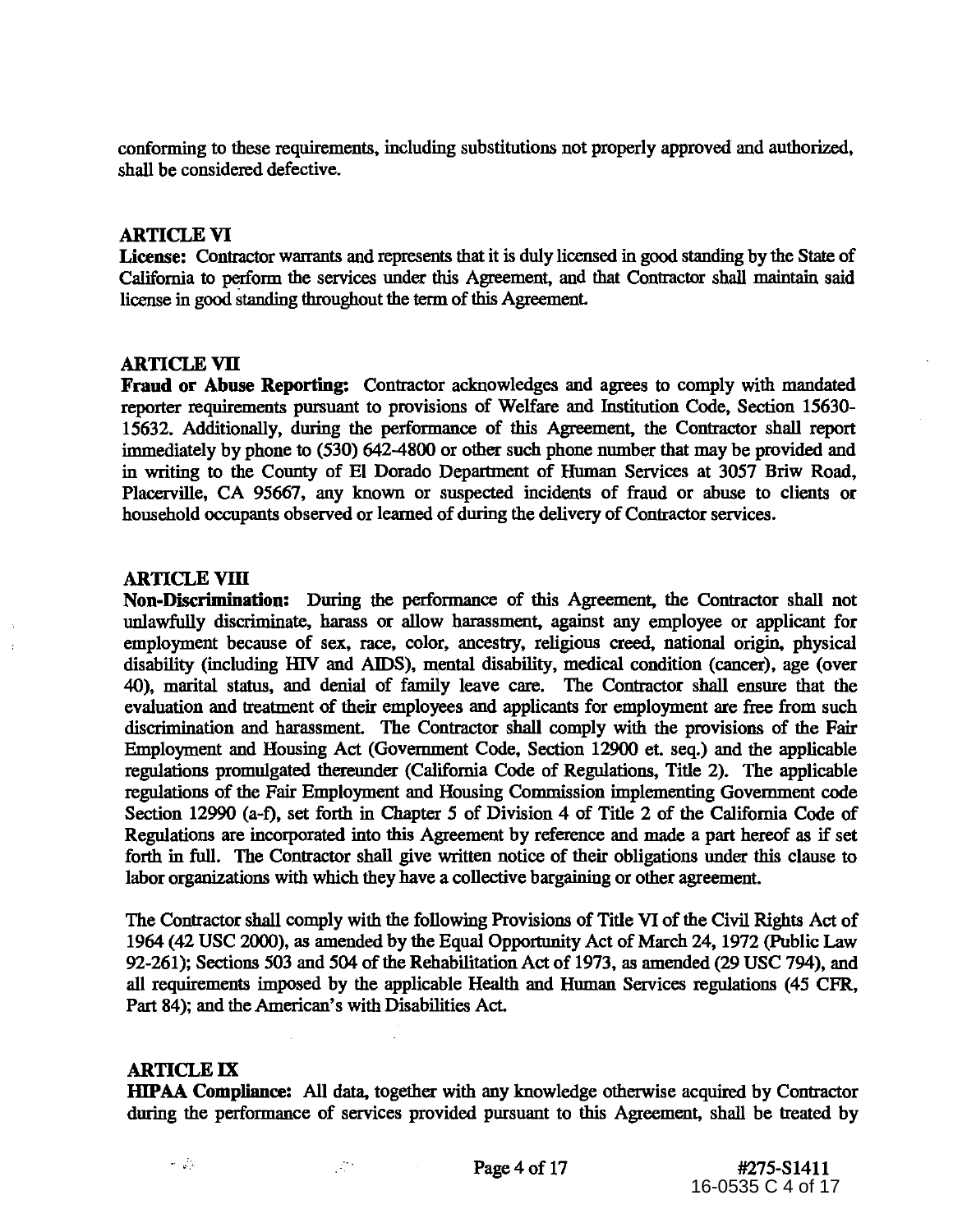Contractor and Contractor's staff as confidential information. Contractor shall not disclose or use, directly or indirectly, at any time any such confidential information. If Contractor receives any individually identifiable health information ("Protected Health Information" or "PHI"), Contractor shall maintain the security and confidentiality of such Pill as required by applicable laws and regulations, including the Health Insurance Portability and Accountability Act of 1996 ("HIPAA") and the regulations promulgated thereunder.

## **ARTICLE X**

**Debarment and Suspension Certification:** By signing this Agreement, the Contractor agrees to comply with applicable Federal suspension and debarment regulations including, but not limited to 45 CFR 76 and Contractor further certifies to the best of its knowledge and belief that it and its principals or affiliates or any sub-contractor utilized under the Agreement:

- A. Are not presently debarred, suspended, proposed for debarment, declared ineligible, or voluntarily excluded by any federal department or agency;
- B. Have not within a three (3)-year period preceding this application/proposal/Agreement been convicted of or had a civil judgment rendered against them for commission of fraud or a criminal offense in connection with obtaining, attempting to obtain, or performing a public (Federal, State or local) transaction or contract under a public transaction; violation of Federal or State antitrust statutes or commission of embezzlement, theft, forgery, bribery, falsification of destruction of records, making false statements, or receiving stolen property;
- C. Are not presently indicted for or otherwise criminally or civilly charged by a governmental entity (Federal, State, or local) with commission of any of the offenses enumerated in the above Paragraph B;
- D. Have not within a three (3)-year period preceding this Agreement had one or more public transactions (Federal, State or local) terminated for cause or default;
- E. Shall not knowingly enter in to any lower tier or subrecipient covered transaction with any person(s) who are proposed for debarment under Federal regulations (i.e., 48 CFR part 9, subpart 9.4) or are debarred, suspended, declared ineligible or voluntarily excluded from participation in such transactions, unless authorized by the State; and
- F. Shall include a clause titled, ''Debarment and Suspension Certification" that essentially sets forth the provisions herein, in all lower tier or subrecipient covered transactions in accordance with 45 C.F.R. Part 76.

If the Contractor is unable to certify to any of the statements in this certification, the Contractor shall submit an explanation in writing to County.

The terms and definitions herein have the meanings set out in the Def'mitions and Coverage sections of the rules implementing Federal Executive Order 12549 (http://www.archives.gov/federal-register/codification/executive-order/12549.html).

If the Contractor knowingly violates this certification, in addition to other remedies available to the Federal and State Governments, County may immediately terminate this Agreement for cause or default.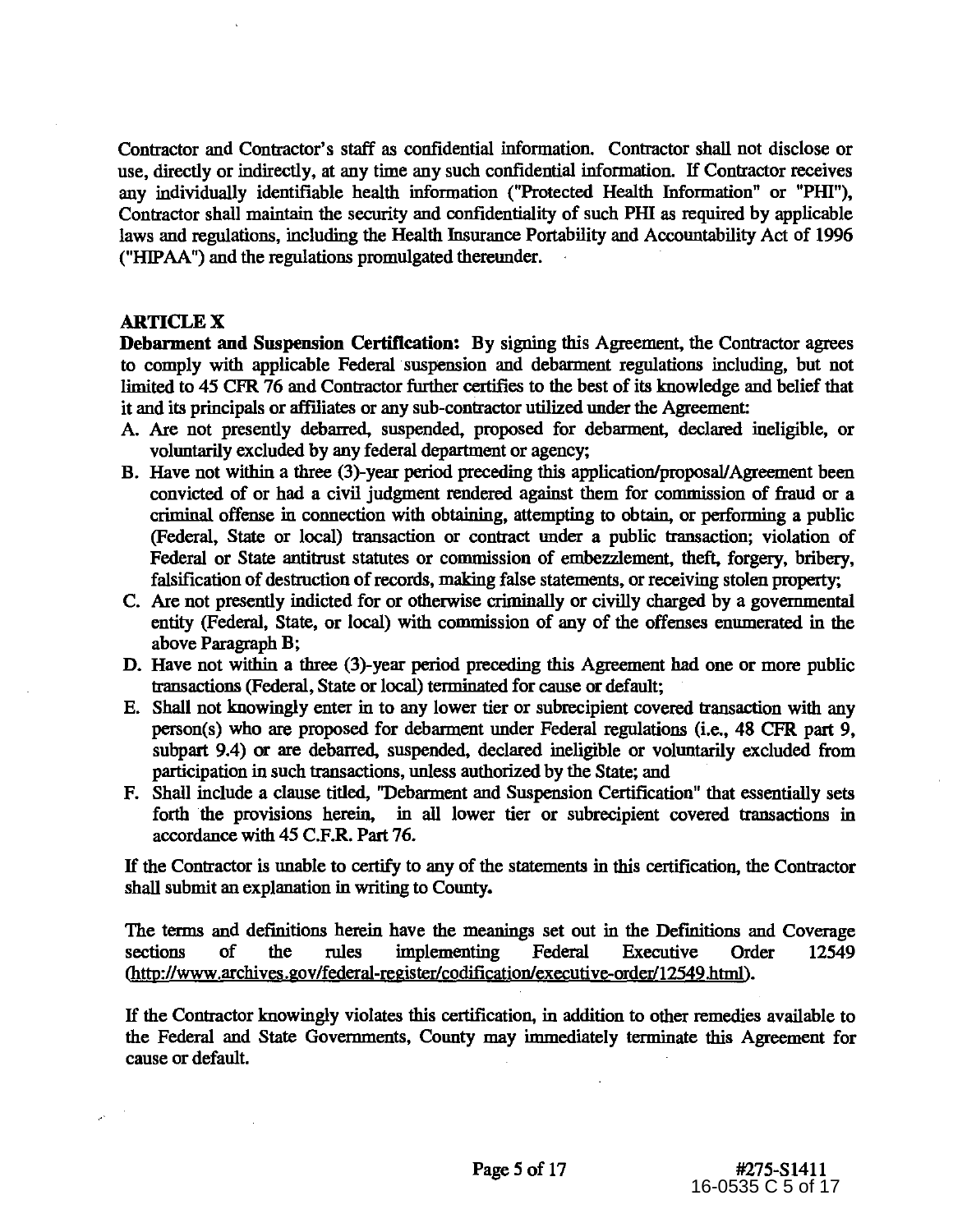# ARTICLE XI

Accounting Systems and Financial Records: Contractor shall be required to establish and maintain accounting systems and financial records that accurately account for and reflect all federal funds received, including all matching funds from the State, County and any other local or private organizations. Contractor's records shall reflect the expenditure and accounting of said funds in accordance with all State laws and procedures for expending and accounting for all funds and receivables, as well as meet the financial management standards in 45 Code of Federal Regulations (CPR), Part 92 and all current revisions of OMB Circular A-122. More particularly, Contractors are responsible for complying with OMB Circular A-122 and 45 CPR Part 92, and the allowability of the costs covered therein. Contractor must obtain written approval from a member of the HHSA Executive Management prior to the expenditure of any "special" or unusual costs in order to avoid possible disallowances or disputes based on any potential unreasonableness or unallowability of expenditures as detailed under the specific cost principles of OMB Circular A-122. In order to obtain the most current regulations, the user should consult not only the latest version of the CPR, but also the List of (CPR) Sections Affected (LSA) issued in the current month. The *Federal Register* home page lhttp://www.gpoaccess.gov/naralindex.htrnl) offers links to both the *Federal Register* and the CFR. An electronic CFR (e-CFR) is available at http://www.gpoaccess.gov/ecfr/. The e-CFR is an unofficial editorial compilation of CPR material and *Federal Register* amendments. It is a current, daily updated version of the CPR; however, it is not an official legal edition of the CPR. Please note that on-line versions of the CPR may not be the most current available.

# ARTICLE XII

Annual Audit: Pursuant to the Single Audit Act and the Office of Management and Budget (OMB) Circular A-133, any entity that receives a total of \$500,000 or more per year in federal funds for the purposes of carrying out federal programs must complete an annual audit. The funding threshold is aggregate funds from all sources. Contractor shall mail a certified copy of said completed annual audit to County's Health and Human Services Agency at the address listed in Agreement's "Notice to parties" Article within thirty (30) days of Contractor's receipt of same. All adverse audit findings must be documented and included with completed annual audit. Certified evidence of correction(s) of adverse audit findings shall be provided to County at the HHSA address listed in Agreement's Article titled "Notice to Parties."

# ARTICLE XIII

Availability of Funds: This Agreement is valid and enforceable only if sufficient funds are made available to the States by the United States government and those funds are released by the State to the County for services to be provided under this Agreement. In addition, this Agreement is subject to any additional restrictions, limitations, or conditions enacted by the Congress or any statute enacted by the Congress which may affect the provisions, terms, or funding of this Agreement in any manner.

The County's obligation for payment of any Agreement beyond the current fiscal year end is contingent upon the availability of funding from which payment can be made. No legal liability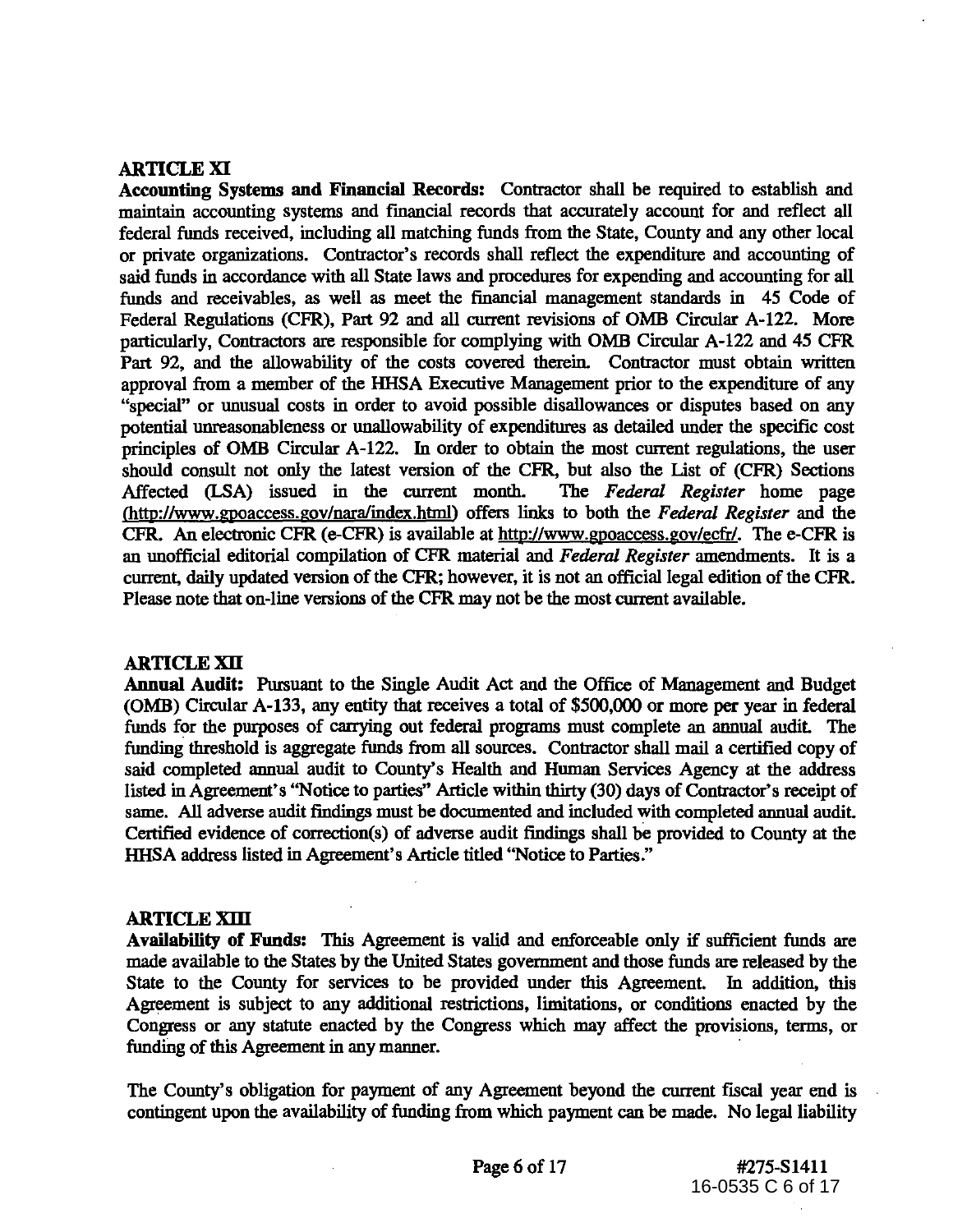on the part of the County shall arise for payment beyond June 30 of the calendar year unless funds are made available for such performance.

#### ARTICLE XIV

Access to Records: Contractor acknowledges that contracts involving the expenditure of public funds in excess of \$10,000 are subject to examination and audit by the California State Auditor pursuant to Government Code Section 8546.7. Contractor shall provide Federal, State, or County authorities with access to any books, documents, papers, and records of Contractor which are directly pertinent to this specific Agreement for the purpose of audit, examination, excerpts, and transcriptions. 1n order to facilitate these potential examinations and audits, Contractor shall maintain all books, documents, papers, and records necessary to demonstrate performance under this Agreement for a period of at least three (3) years after final payment or for any longer period required by law.

#### ARTICLE XV

Compliance with AU Federal, State and Local Laws and Regulations: Contractor shall comply with all Federal, State and local laws including, but not limited to, the Americans with Disabilities Act (ADA) of 1990 (42USC12101 et. seq.) and California Government Code Sections 11135-11139.5, and all regulations, requirements, and directives pertinent to its operations. Contractor shall abide by manuals, directives and other guidance issued by the State of California. All appropriate manuals and updates shall be available for review or reference by Contractor from County's Health and Human Services Agency.

Contractor shall further comply with all applicable laws relating to wages and hours of employment and occupational safety and to fire, safety, and health and sanitation regulations. Such laws shall include, but not be limited to, the Copeland "Anti-Kickback" Act, the Davis-Bacon Act, the Contract Work Hours and Safety Standards Act, the Clean Air Act and amendments, the Clean Water Act and amendments, and the Federal Water Pollution Control Act.

Contractor further warrants that it has all necessary licenses, permits, notices, approvals, certificates, waivers and exemptions necessary for the provision of services hereunder and required by the laws and regulations of the United States, the State of California, the County of El Dorado and all other appropriate governmental agencies and shall maintain these throughout the term of the Agreement.

#### ARTICLE XVI

Conflict of Interest: The parties to this Agreement have read and are aware of the provisions of Government Code Section 1090 et seq. and Section 87100 relating to conflict of interest of public officers and employees. Contractor attests that it has no current business or fmancial relationship with any County employee(s) that would constitute a conflict of interest with provision of services under this contract and shall not enter into any such business or fmancial relationship with any such employee(s) during the term of this Agreement. County represents that it is unaware of any financial or economic interest of any public officer of employee of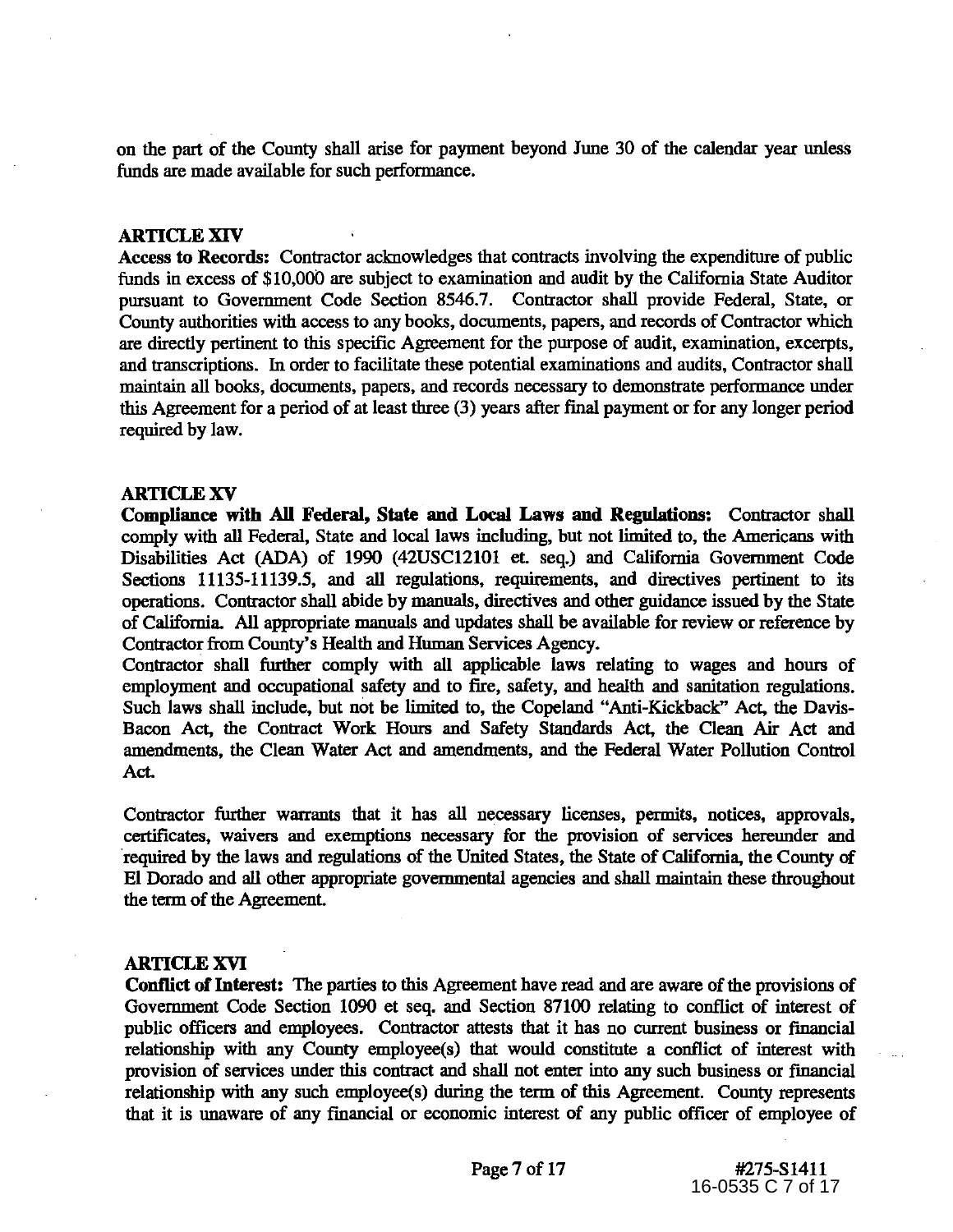Contractor relating to this Agreement. It is further understood and agreed that if such a fmancial interest does exist at the inception of this Agreement either party may immediately terminate this Agreement by giving written notice as detailed in the Article in the Agreement titled, "Default, Termination, and Cancellation."

## **ARTICLE XVII**

**Contractor to County:** It is understood that the services provided under this Agreement shall be prepared in and with cooperation from County and its staff. It is further agreed that in all matters pertaining to this Agreement, Contractor shall act as Contractor only to County and shall not act as Contractor to any other individual or entity affected by this Agreement nor provide information in any manner to any party outside of this Agreement that would conflict with Contractor's responsibilities to County during term hereof.

## **ARTICLEXVIll**

**Assignment and Delegation:** Contractor is engaged by County for its unique qualifications and skills as well as those of its personnel. Contractor shall not subcontract, delegate or assign services to be provided, in whole or in part, to any other person or entity without prior written consent of County.

#### **ARTICLE XIX**

**Independent Contractor/Liability:** Contractor is, and shall be at all times, deemed independent and shall be wholly responsible for the manner in which it performs services required by terms of this Agreement. Contractor exclusively assumes responsibility for acts of its employees, associates, and subcontractors, if any are authorized herein, as they relate to services to be provided under this Agreement during the course and scope of their employment.

Contractor shall be responsible for performing the work under this Agreement in a safe, professional, skillful, and workmanlike manner and shall be liable for its own negligence and negligent acts of its employees. County shall have no right of control over the manner in which work is to be done and shall, therefore, not be charged with responsibility of preventing risk to Contractor or its employees.

#### **ARTICLE XX**

**Fiscal Considerations:** The parties to this Agreement recognize and acknowledge that County is a political subdivision of the State of California. As such, the County of El Dorado is subject to the provisions of Article XVI, Section 18 of the California Constitution and other similar fiscal and procurement laws and regulations and may not expend funds for products, equipment or services not budgeted in a given fiscal year. It is further understood that in the normal course of County business, County will adopt a proposed budget prior to a given fiscal year, but that the final adoption of a budget does not occur until after the beginning of the fiscal year.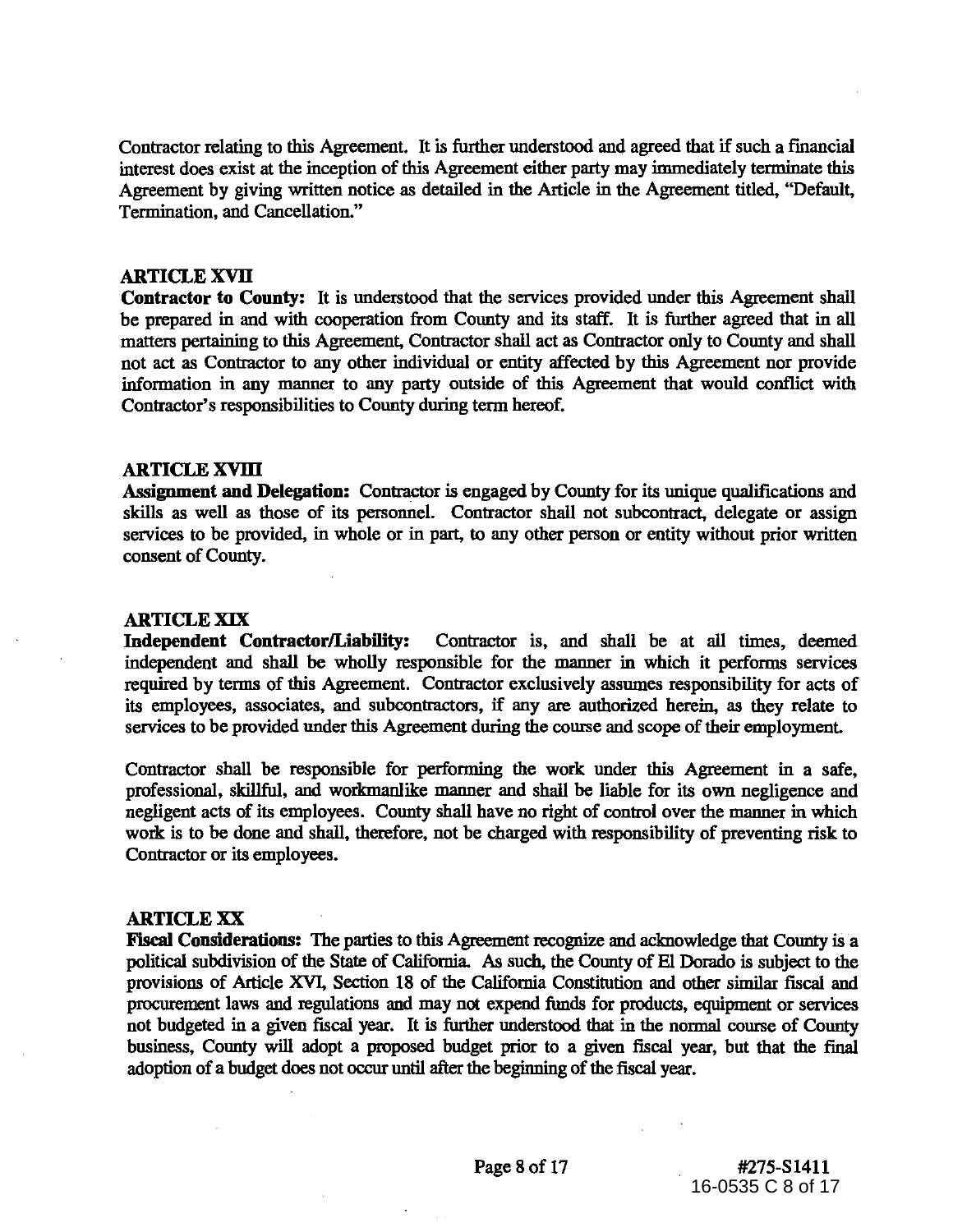Notwithstanding any other provision of this Agreement to the contrary, County shall give notice of cancellation of this Agreement in the event of adoption of a proposed budget that does not provide for funds for the services, products, or equipment subject herein. Such notice shall become effective upon the adoption of a final budget, which does not provide funding for this Agreement. Upon the effective date of such notice, this Agreement shall be automatically terminated and County released from any further liability hereunder.

In addition to the above, should the Board of Supervisors during the course of a given year for fmancial reasons reduce, or order a reduction, in the budget for any County department for which services were contracted to be performed, pursuant to this paragraph in the sole discretion of the County, this Agreement may be deemed to be canceled in its entirety subject to payment for services performed prior to cancellation.

# **ARTICLE XXI**

**Changes to Agreement:** This Agreement may be amended by mutual consent of the parties hereto. Said amendments shall become effective only when in writing and fully executed by duly authorized officers of the parties hereto.

## **ARTICLE XXII**

## **Default, Termination, and CanceUation:**

- A. Default: Upon the occurrence of any default of the provisions of this Agreement, a party shall give written notice of said defanlt to the party in default (notice). If the party in default does not cure the default with ten (10) days of the date of notice (time to cure), then such party shall be in default. The time to cure may be extended at the discretion of the party giving notice. Any extension of time to cure must be in writing, prepared by the party in default for signature by the party giving notice, and must specify the reason(s) for the extension and the date on which the extension of time to cure expires. Notice given under this. section shall specify the alleged default and the applicable Agreement provision and shall demand that the party in default perform the provisions of this Agreement with in the applicable period of time. No such notice shall be deemed a termination of this Agreement unless the party giving notice so elects in this notice, or the party giving notice so elects in a subsequent written notice after the time to cure has expired.
- B. Bankruptcy: This Agreement, at the option of County, shall be terminable in the case of bankruptcy, voluntary or involuntary, or insolvency of Contractor.
- C. Ceasing Performance: County may terminate this Agreement in the event the other party ceases to operate as a business or otherwise becomes unable to substantially perform any term or condition of this Agreement.
- D. Termination or Cancellation without Cause: County may terminate this Agreement in whole or in part upon seven (7) calendar days upon written notice by County without cause to the other party for any reason. If such prior termination is effected, County shall pay for satisfactory services rendered prior to the effective dates as set forth in the Notice of Termination provided to Contractor, and for such other services, which County may agree to in writing as necessary for contract resolution. In no event, however, shall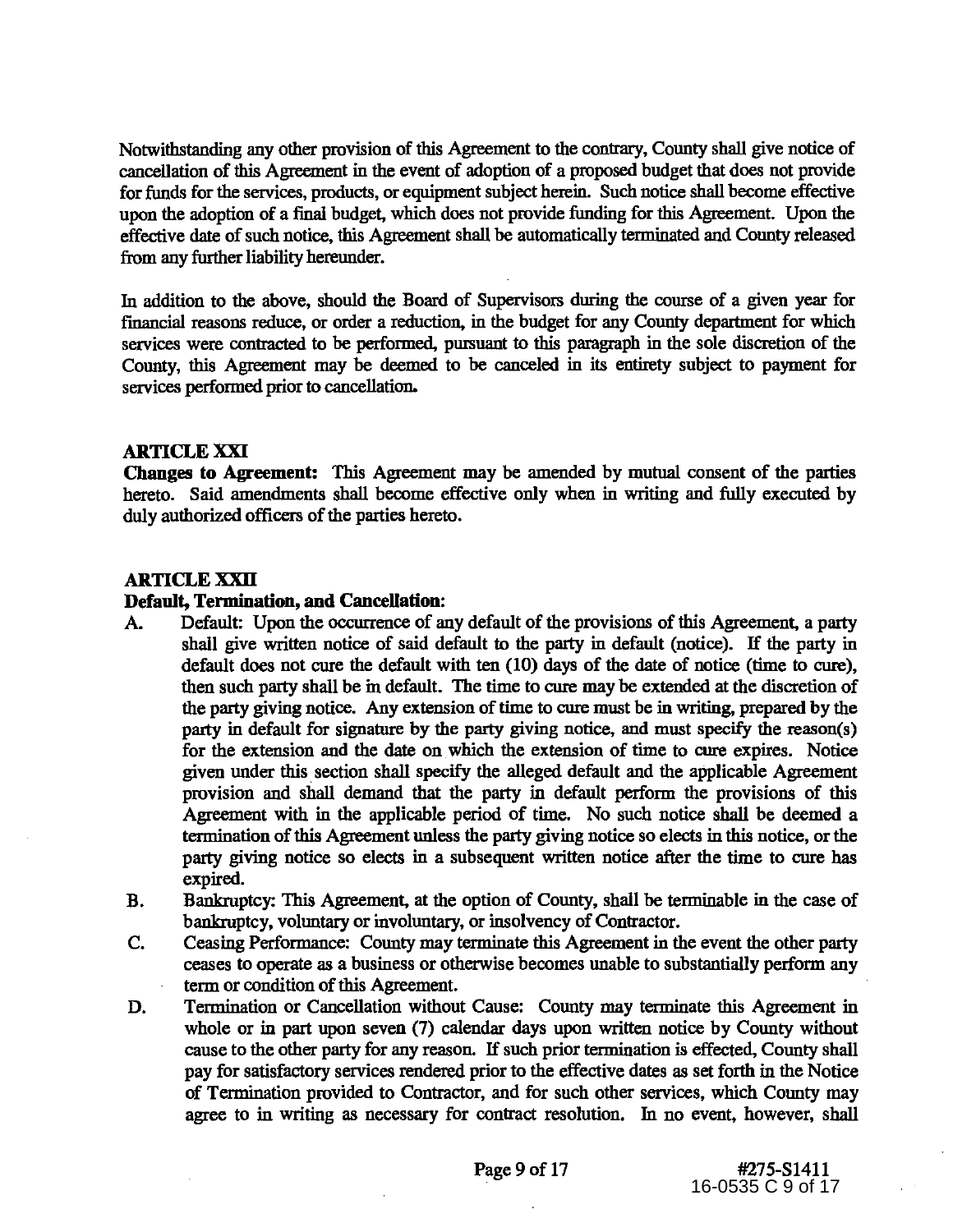County be obligated to pay more than the total amount of the contract. Upon receipt of a Notice of Termination, Contractor shall promptly discontinue all services affected, as of the effective date of termination set forth in such Notice of Termination, unless the notice directs otherwise.

#### ARTICLE XXIII

Change of Address: In the event of a change in address for Contractor's principal place of business, Contractor's Agent for Service of Process, or Notices to Contractor, Contractor shall notify County in writing pursuant to the provisions contained herein this Agreement under the Article titled "Notice to Parties." Said notice shall become part of this Agreement upon acknowledgment in writing by the County Contract Administrator, and no further amendment of the Agreement shall be necessary provided that such change of address does not conflict with any other provisions of this Agreement.

#### ARTICLE XXIV

Notice to Parties: All notices to be given by the parties hereto shall be in writing, served by depositing same in the United States Post Office, postage prepaid, and return receipt requested.

Notice to County shall be in duplicate and addressed as follows:

COUNTY OF ELDORADO HEALTH AND HUMAN SERVICES AGENCY 3057 BRIW ROAD PLACERVILLE, CA 95667-5321 ATTN: CONTRACTS UNIT

Or to such other location as County directs with a copy to

COUNTY OF ELDORADO ClllEF ADMINISTRATIVE OFFICE PROCUREMENT AND CONTRACTS DIVISION 360 FAIR LANE, LOWER LEVEL PLACERVILLE, CA 95667-5321 ATTN: TERRI DALY, PURCHASING AGENT

Notices to Contractor shall be addressed as follows:

JIM JONAS, INC. POBOX277 LOWER LAKE, CA 95457 A TIN: ROBBIN JONAS-KRONK, VICE PRESIDENT, OR SUCCESSOR

Or to such other location as Contractor directs.

16-0535 C 10 of 17 Page 10 of 17 #275-S1411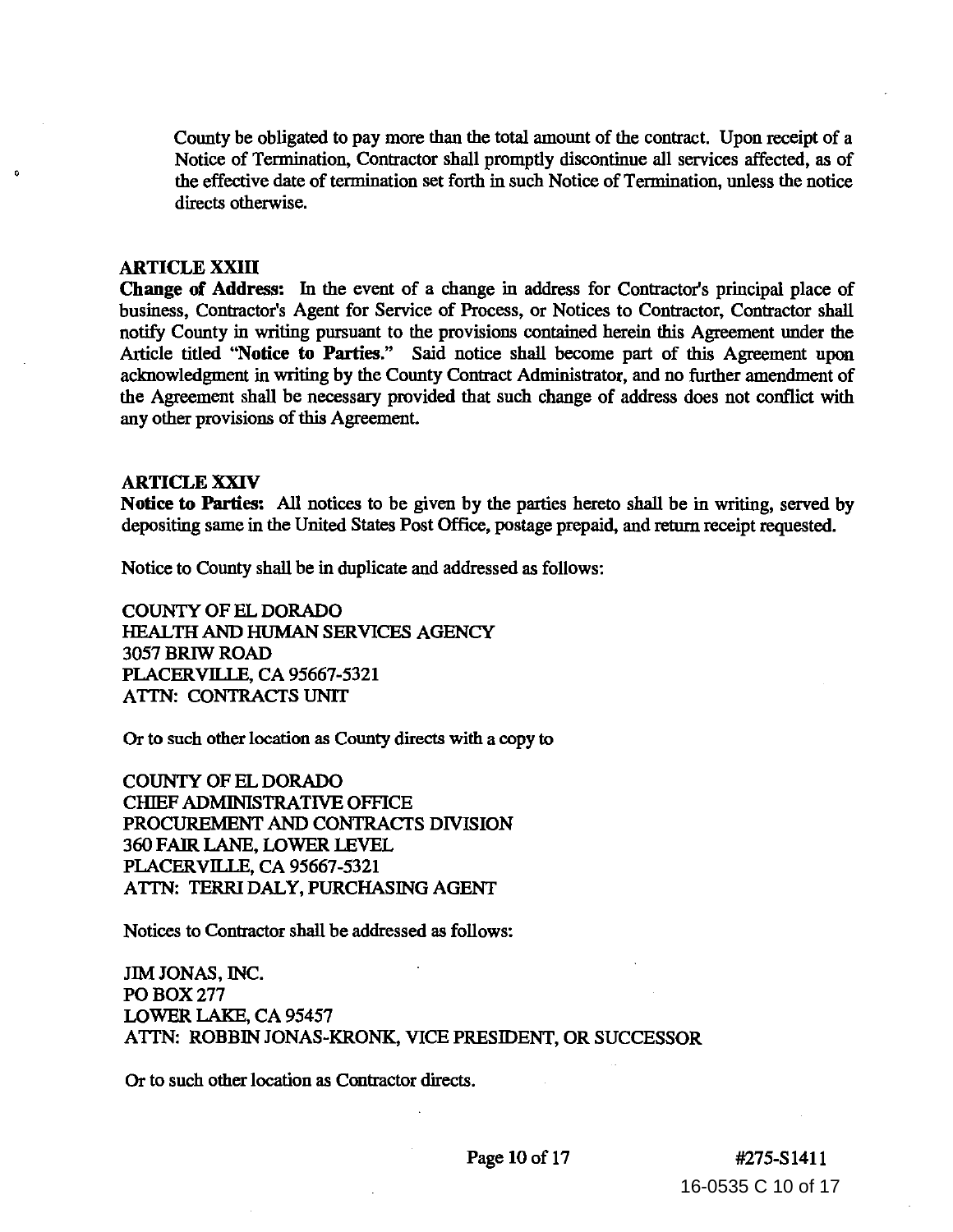## **ARTICLE XXV**

,,

**Indemnity:** Contractor shall defend, indemnify and hold County harmless against and from any and all claims, suits, losses, damages and liability for damages of every name, kind and description, including attorney's fees and costs incurred, brought for, or on account of, injuries to or death of any person, including but not limited to workers, County employees and the public, or damage to property or any economic or consequential losses, which are claimed to or in any way arise out of or are connected with Contractor's services, operations or performance hereunder, regardless of the existence or degree of fault or negligence on the part of County, Contractor, subcontractor(s) and employee(s) or any of these, except for the sole or active negligence of County, its officers and employees, or as expressly proscribed by statute. This duty of Contractor to indemnify and save County harmless includes the duties to defend set forth in California Civil Code Section 2778.

## **ARTICLE XXVI**

Insurance: Contractor shall provide proof of a policy of insurance satisfactory to the County of El Dorado Risk Manager ("Risk Manager'') and documentation evidencing that Contractor maintains insurance that meets the following requirements:

- A. Full Workers' Compensation and Employers' Liability Insurance covering all employees of Contractor as required by law in the State of California
	- 1. If Contractor has no employees, they shall not be required to obtain Worker's Compensation and Employer's liability insurance. Should, during the term of this Agreement, Contractor hire one or more employees who will provide any services related to this Agreement, Contractor shall innnediately obtain full Workers' Compensation and Employers' liability insurance and furnish County with certificate(s) for same.
- B. Commercial General liability Insurance of not less than \$1,000,000.00 combined single limit per occurrence for bodily injury and property damage and a \$2,000,000.00 aggregate limit.
- C. Automobile liability Insurance of not less than \$1,000,000.00 is required in the event Contractor uses motor vehicles in the performance of the Agreement.
- D. In the event Contractor is a licensed professional, and is performing professional services under this Agreement, professional liability (for example, malpractice insurance) is required with a limit of liability of not less than \$1,000,000.00 per occurrence.
- E. Contractor shall furnish a certificate of insurance satisfactory to the Risk Manager as evidence that the above-required insurance is being maintained.
- F. The insurance shall be issued by an insurance company acceptable to the County of El Dorado Risk Management Department ("Risk Management'') or be provided through partial or total self-insurance likewise acceptable to Risk Management.
- G. Contractor agrees that the insurance required above shall be in effect at all times during the term of this Agreement. In the event said insurance coverage expires at any time or times during the term of this Agreement, Contractor agrees to provide at least thirty (30) days prior to said expiration date, a new certificate of insurance evidencing insurance coverage as provided for herein for not less than the remainder of the term of the Agreement, or for a period of not less than one (1) year. New certificates of insurance are subject to the approval of the Risk Management and Contractor agrees that no work or services shall be performed prior to the giving of such approval. In the event Contractor fails to keep in effect at all times insurance coverage as herein provided, County may, in addition to any other remedies it may have,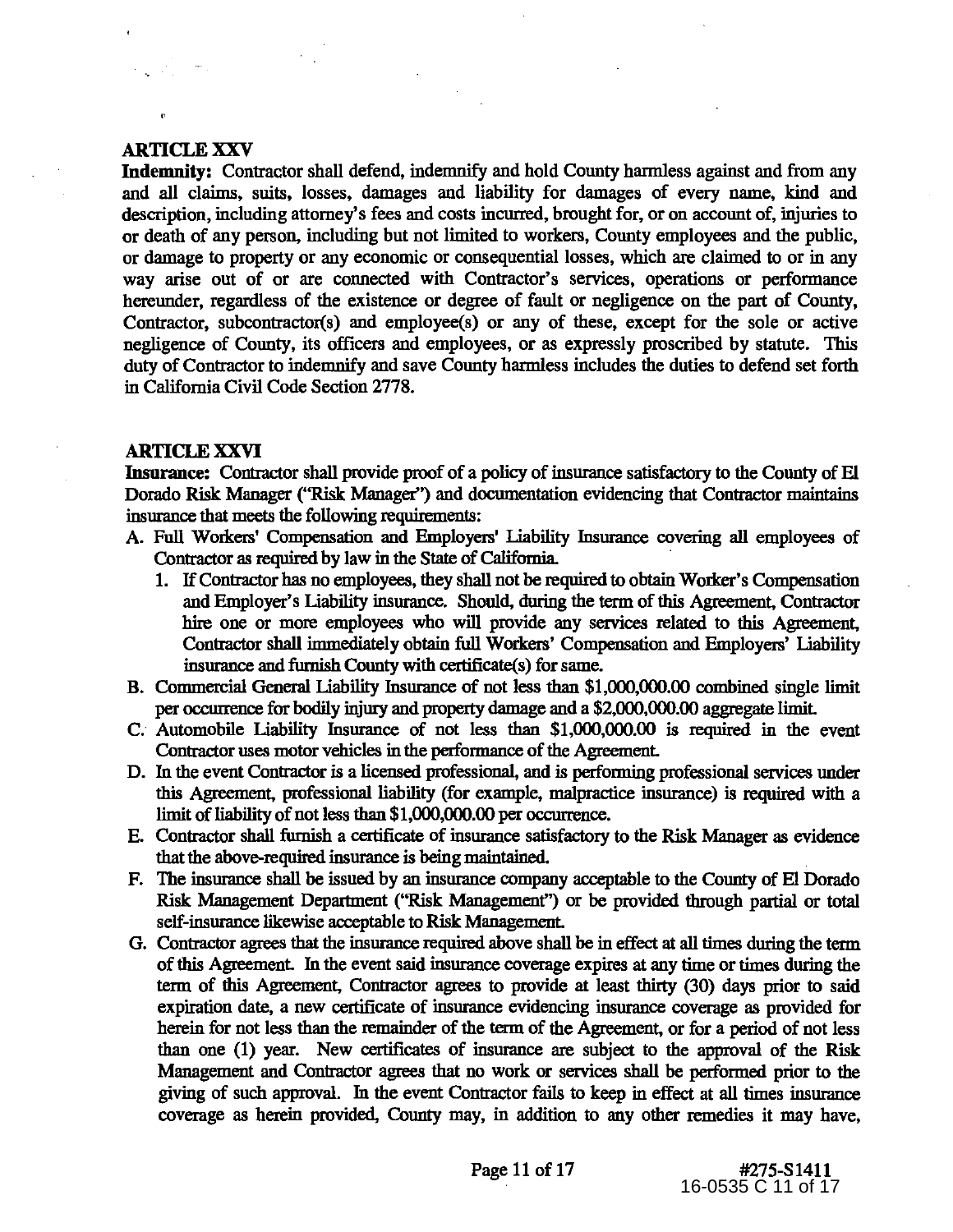terminate this Agreement for breach pursuant to the provisions contained herein this Agreement under the Article titled "Default, Termination, and Cancellation."

- H. The certificate of insurance must include the following provisions stating that
	- 1. The insurer shall not cancel the insured's coverage without prior written notice to County, and;
	- 2. The County of El Dorado, its officers, officials, employees and volunteers are included as additional insured on an "Additional Insured Endorsement" page, but only insofar as the operations under this Agreement are concerned. This provision shall apply to the general liability policy.
- I. Contractor's insurance coverage shall be primary insurance as respects County, its officers, officials, employees, and volunteers. Any insurance or self-insurance maintained by County, its officers, officials, employees, or volunteers shall be excess of Contractor's insurance and shall not contribute with it.
- J. Any deductibles or self-insured retentions must be declared to and approved by County. Either:
	- 1. Insurer shall reduce or eliminate such deductibles or self-insured retentions as respects County, its officers, officials, employees, and volunteers; or
	- 2. Contractor shall procure a bond guaranteeing payment of losses and related investigations, claim administration and defense expenses.
- K. Any failure to comply with the reporting provisions of the policies shall not affect coverage provided to County, its officers, officials, employees, or volunteers.
- L. The insurance companies shall have no recourse against the County of E1 Dorado, its officers and employees or any of them for payment of any premiums or assessments under any policy issued by any insurance company.
- **M.** Contractor's obligations shall not be limited by the foregoing insurance requirements and shall survive expiration of this Agreement.
- N. In the event Contractor cannot provide an occurrence policy, Contractor shall provide both insurance and evidence of insurance to County that shall cover claims made as a result of performance of this Agreement for not less than three (3) years following completion of performance of this Agreement.
- 0. Certificate of insurance shall meet such additional standards as may be determined by the contracting County Department either independently or in consultation with Risk Management, as essential for the protection of County.

# **ARTICLE XXVII**

Interest of Public Official: No official or employee of the County of El Dorado who exercises any functions or responsibilities in review or approval of services to be provided by Contractor under this Agreement shall participate in or attempt to influence any decision relating to this Agreement which affects personal interest or interest of any corporation, partnership or association in which he/she is directly or indirectly interested; nor shall any such official or employee of the County of El Dorado have any interest, direct or indirect, in this Agreement or the proceeds thereof.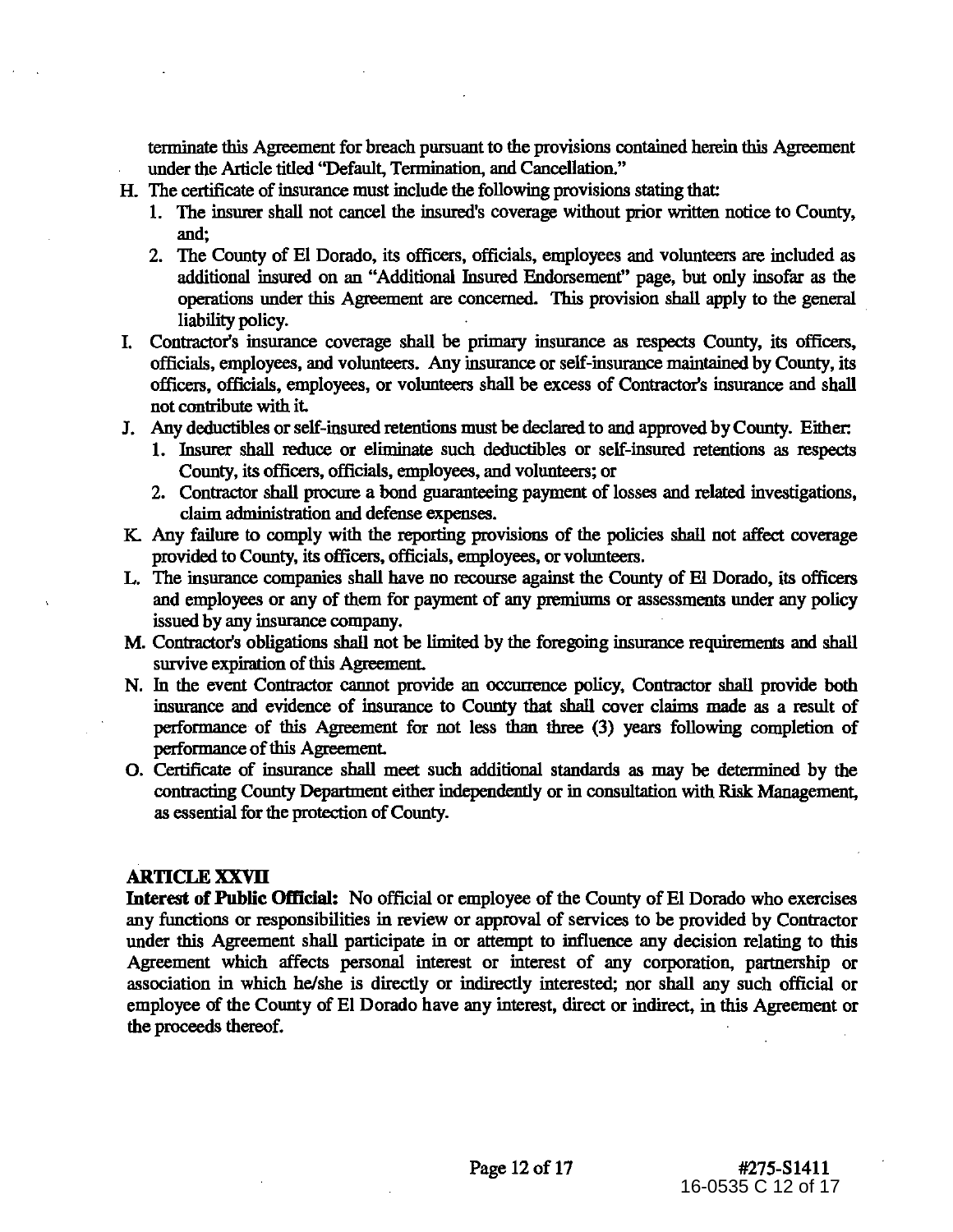# **ARTICLE XXVIll**

**Interest of Contractor:** Contractor covenants that Contractor presently has no personal interest or fmancial interest, and shall not acquire same in any manner or degree in either: 1) any other contract connected with or directly affected by the services to be performed by this Agreement; or, 2) any other entities connected with or directly affected by the services to be performed by this Agreement.

Contractor further covenants that in the performance of this Agreement Contractor shall employ no person having any such interest.

# **ARTICLE XXIX**

**Lobbying Certification:** The Contractor, by signing this Agreement, hereby certifies to the best of his or her knowledge and belief, that:

- A. No federally appropriated funds have been paid or will be paid, by or on behalf of the Contractor, to any person for influencing or attempting to influence an officer or employee of any agency, a Member of Congress, an officer or employee of Congress, or an employee of a Member of Congress in connection with the awarding of any federal contract, the making of any federal grant, the making of any federal loan, the entering into of any cooperative agreement, and the extension, continuation, renewal, amendment, or modification of any federal contract, grant, loan, or cooperative agreement.
- B. If any funds other than federally appropriated funds have been paid or will be paid to any person for influencing or attempting to influence an officer or employee of any federal agency, a Member of Congress, an officer or employee of Congress or an employee of a Member of Congress in connection with this federal contract, grant, loan or cooperative agreement, the Contractor shall complete and submit Standard Form SF-U.L, OMB Number 0348-0046 "Disclosure of Lobbying Activities" in accordance with its instructions.

This certification is a material representation of fact upon which reliance was placed when this transaction was made or entered into. This certification is a prerequisite for making or entering into this transaction imposed by Section 1352, Title 31, U.S. Code. Any person who fails to file the required certification shall be subject to a civil penalty of not less than \$10,000 and not more than \$100,000 for each such failure.

# **ARTICLE XXX**

**California Residency (Form 590):** If Contractor is a California resident, Contractor must file a State of California Form 590, certifying their California residency or, in the case of a corporation, certifying that it has a permanent place of business in California Contractor shall be required to submit a Form 590 prior to execution of an Agreement or County shall withhold seven (7) percent of each payment made to Contractor during term of the Agreement. This requirement applies to any Agreement exceeding \$1,500.00.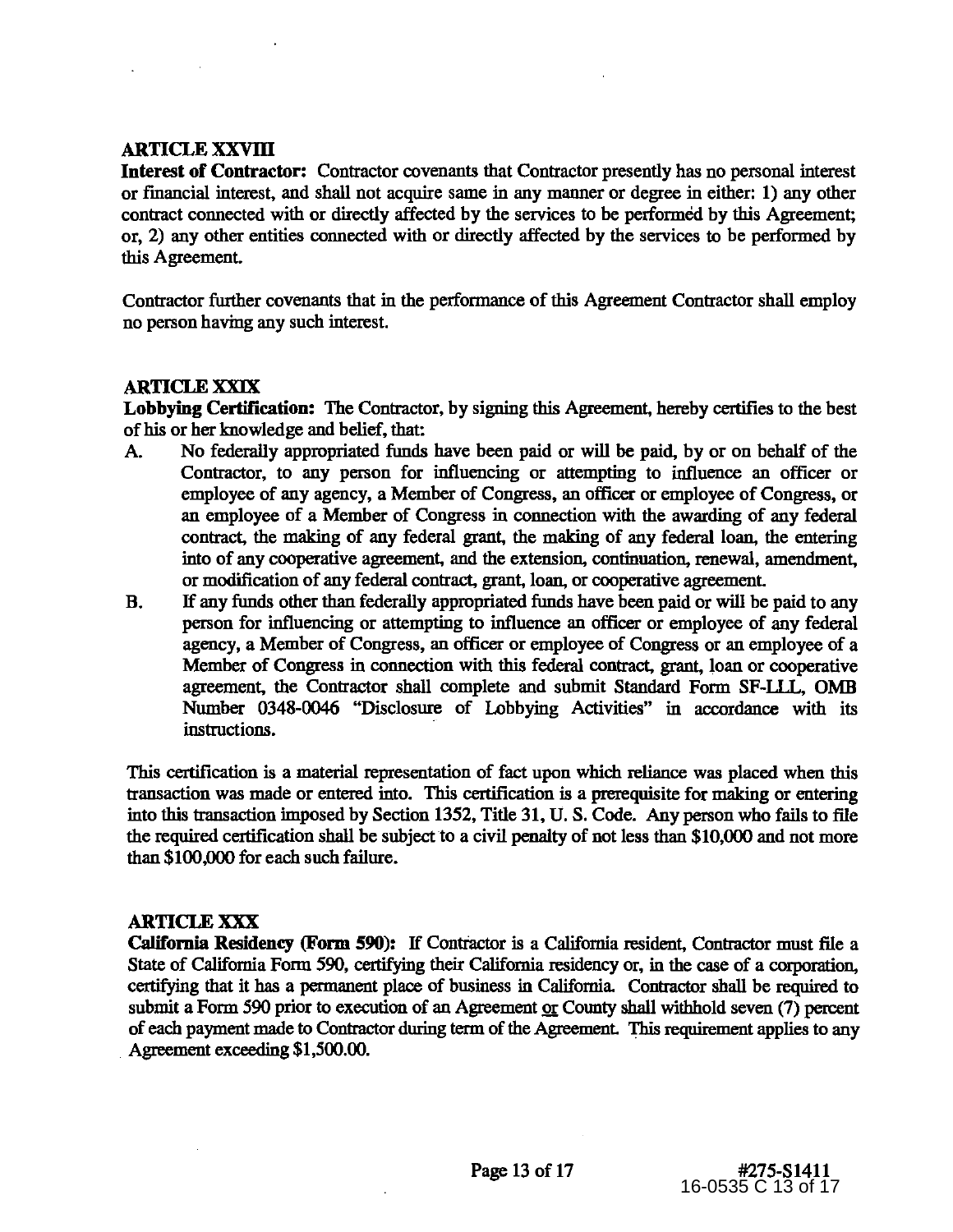## ARTICLE XXXI

Nonresident Withholding: If Contractor is not a California resident, Contractor shall provide documentation that the State of California has granted a withholding exemption or authorized reduced withholding prior to execution of this Agreement or County shall withhold seven (7) percent of each payment made to the Contractor during term of the Agreement as required by law. This requirement applies to any agreement/contract exceeding \$1,500.00. Contractor shall indemnify and hold the County harmless for any action taken by the California Franchise Tax Board.

## **ARTICLE XXXII**

Taxpayer Identification Number (Form W-9) and County Payee Data Record Form: All independent Contractors or Corporations providing services to County must file a Department of the Treasury Internal Revenue Service Form W-9 with County, which certifies their Taxpayer Identification Number. All independent Contractors or Corporations providing services to County may also be required to file a County-issued "Payee Data Record" form with County.

#### ARTICLE XXXIII

Taxes: Contractor certifies that as of today's date, it is not in default on any unsecured property taxes or other taxes or fees owed by Contractor to County. Contractor agrees that it shall not default on any obligations to County during the term of this Agreement.

## ARTICLE XXXIV

County Business License: It is unlawful for any person to furnish supplies or services, or transact any kind of business in the unincorporated territory of the County of El Dorado without possessing a County business license unless exempt under County Code Section 5.08.070.

## ARTICLE XXXV

Administrator: The County Officer or employee with responsibility for administering this Agreement is Michelle Hunter, Program Manager, or successor.

## ARTICLE XXXVI

Authorized Signatures: The parties to this Agreement represent that the undersigned individuals executing this Agreement on their respective behalf are fully authorized to do so by law or other appropriate instrument and to bind upon said parties to the obligations set forth herein.

# ARTICLE XXXVII

Waivers: Failure of County to enforce any provision of this Agreement shall in no event be considered a waiver of any part of such provision or any other provision contained herein. No waiver by County of any breach or default by Contractor shall operate as a waiver of any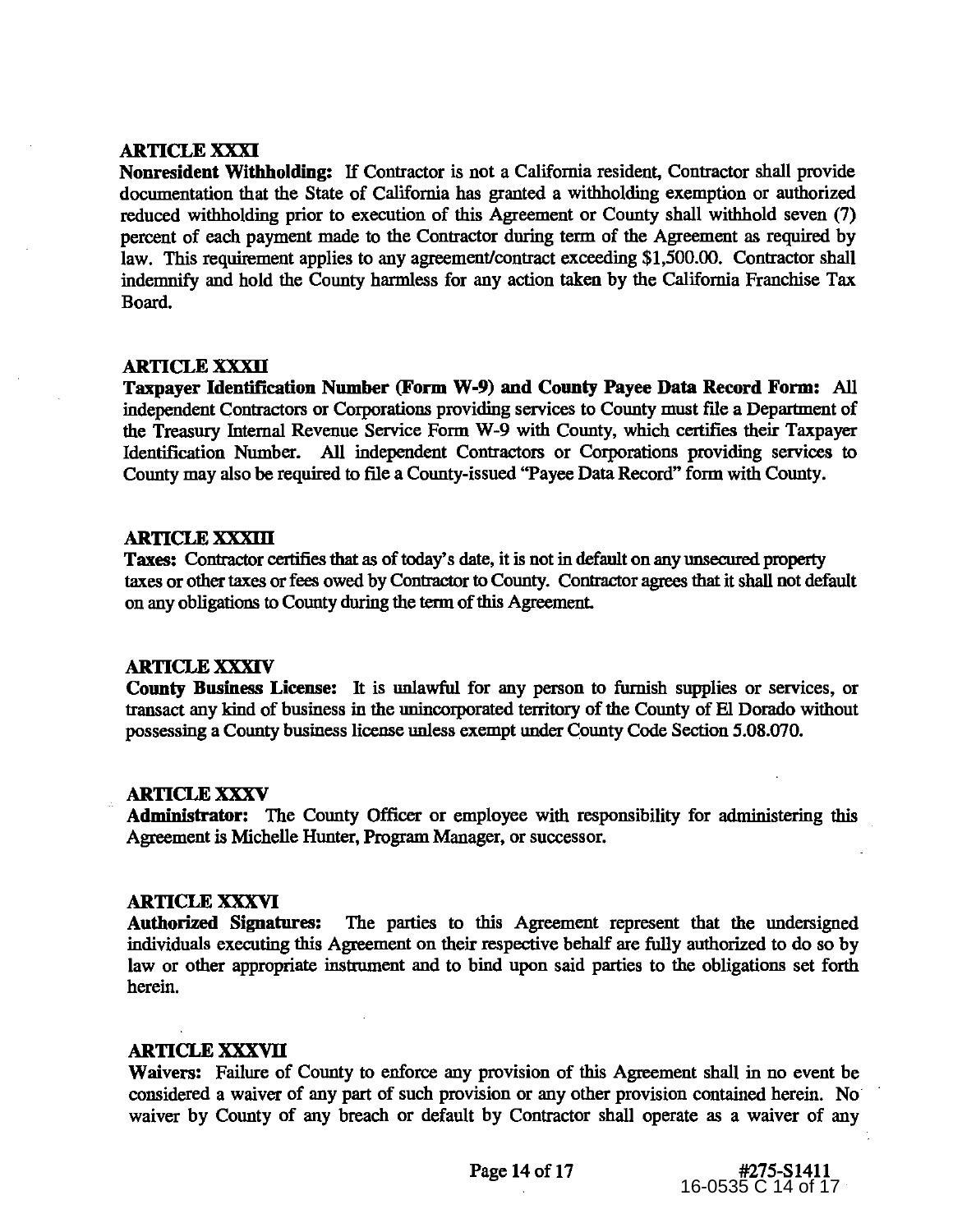succeeding breach of the same terms in the Agreement or other default or breach of any of Contractor's obligations under the Agreement. No waiver shall have any effect unless it is specific, irrevocable, and in writing.

#### ARTICLE XXXVIll

Partial Invalidity: If any provision of this Agreement is held by a court of competent jurisdiction to be invalid, void, or unenforceable, the remaining provision shall continue in full force and effect without being impaired or invalidate in any way.

## ARTICLE XXXIX

Venue: Any dispute resolution action rising out of this Agreement, including, but not limited to litigation, mediation or arbitration, shall be brought in the County of El Dorado, California, and shall be resolved in accordance with the laws, of the State of California.

#### ARTICLE XL

Litigation: County, promptly after receiving notice thereof, shall notify the Contractor in writing of the commencement of any claim, suit, or action against the County or State of California or its officers or employees for which the Contractor must provide indemnification under this Agreement. The failure of the County to give such notice, information, authorization, or assistance shall not relieve the Contractor of its indemnification obligations.

Contractor, promptly after receiving notice thereof, shall immediately notify the County in writing of any claim or action against it which affects, or may affect, this Agreement, the terms and conditions hereunder, or the County or State of California, and shall take such action with respect to said claim or action which is consistent with the terms of this Agreement and the interest of the County and State.

## ARTICLE XLI

No Third Party Beneficiaries: Nothing in this Agreement is intended, nor will be deemed, to confer rights or remedies upon any person or legal entity not a party to this Agreement.

#### ARTICLE XLII

Entire Agreement: This Agreement for Services #275-S1411 and the documents referred to herein or exhibits hereto are the entire Agreement between the parties and they incorporate or supersede all prior written or oral agreements or understandings.

 $\mathcal{U}$ 

 $\mathcal{U}$ 

- 
- $\mathcal{U}$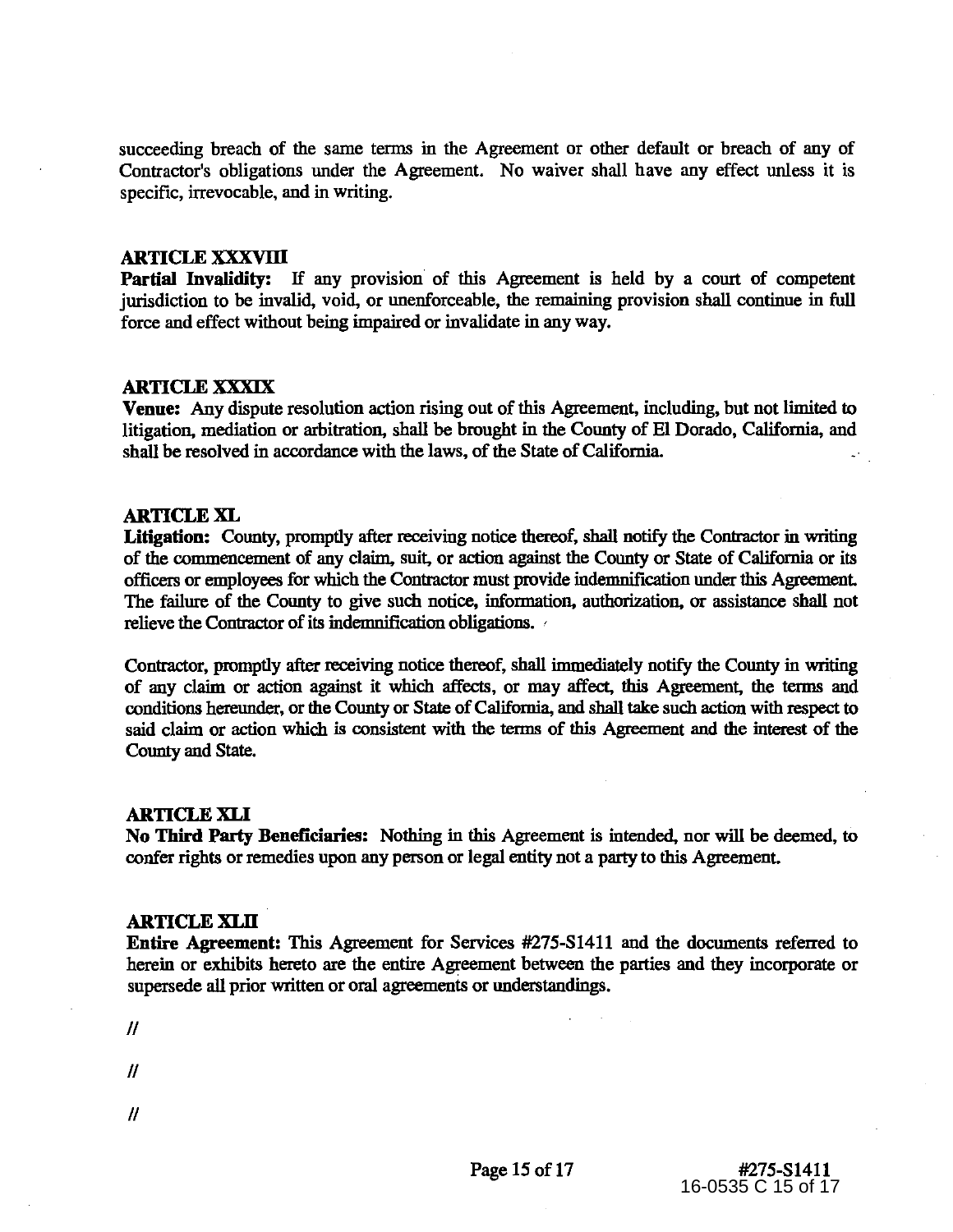# **REQUESTING CONTRACT ADMINISTRATOR CONCURRENCE:**

Michelle Hunter Program Manager Health and Human Services Agency

 $B$ y:  $\int M$ *infielle Hunts* Dated:  $1/27/17$  $\mathcal{T}$ 

# **REQUESTING DEPARTMENT HEAD CONCURRENCE:**

By:  $\frac{1}{2}$ 

Don Ashton, M.P.A. Interim Director Health and Human Services Agency

Dated: 1/*zalz=14* 

 $\mathbf{S}^{(n)}$  and  $\mathbf{S}^{(n)}$ 

Page 16 of 17 #275-S1411

16-0535 C 16 of 17